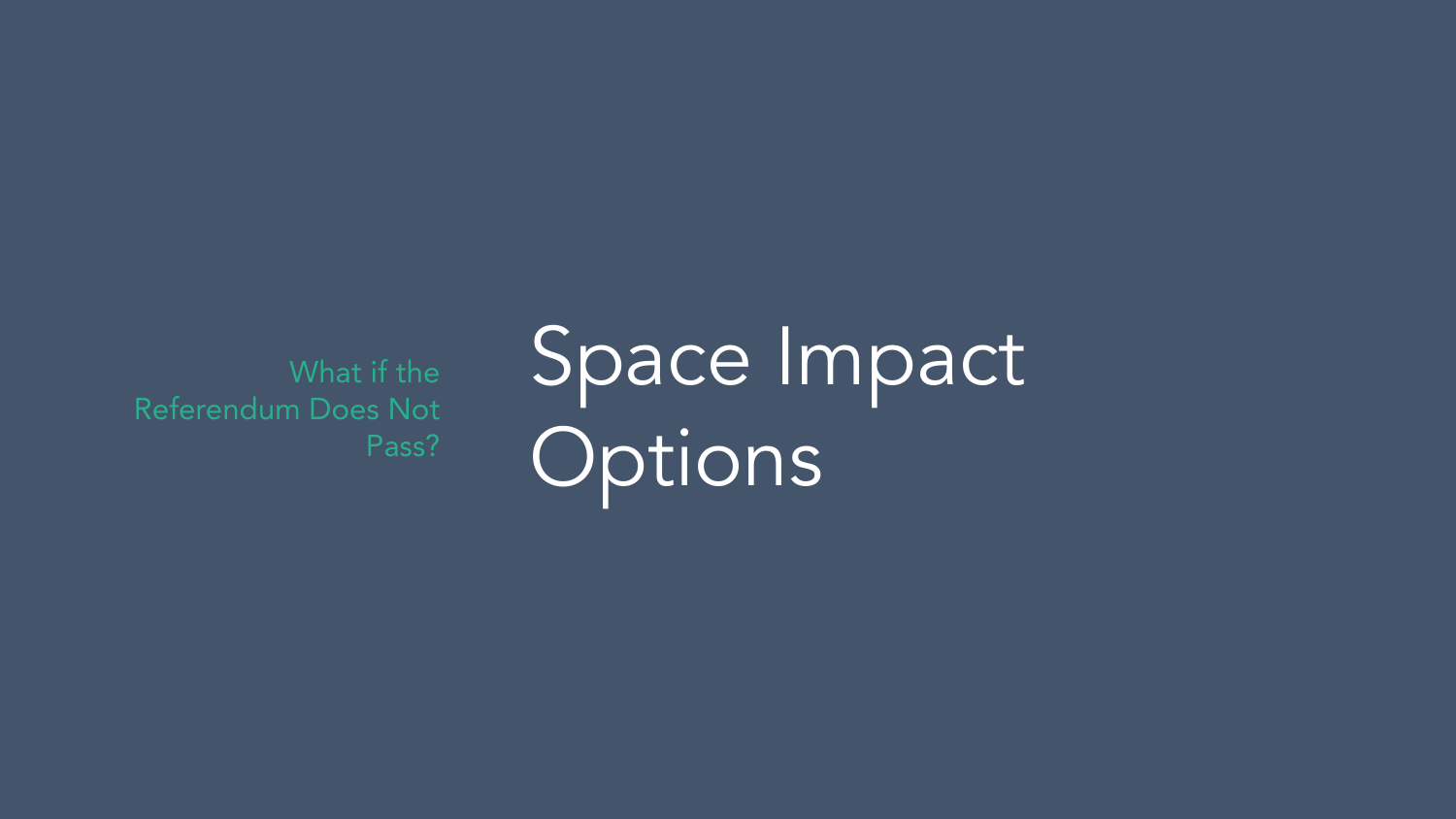### The Current **Reality**

Instruction in locations not suited for that purpose

➢Classes on the stage

- **Band (AS)**
- **Enrichment (TL)**
- **E** Health (ES)
- $\blacksquare$  PE (MSN)

➢Band and orchestra in converted kitchen (ES) ➢PE in hallways (MSS) ➢Choir in cafeteria (MSS)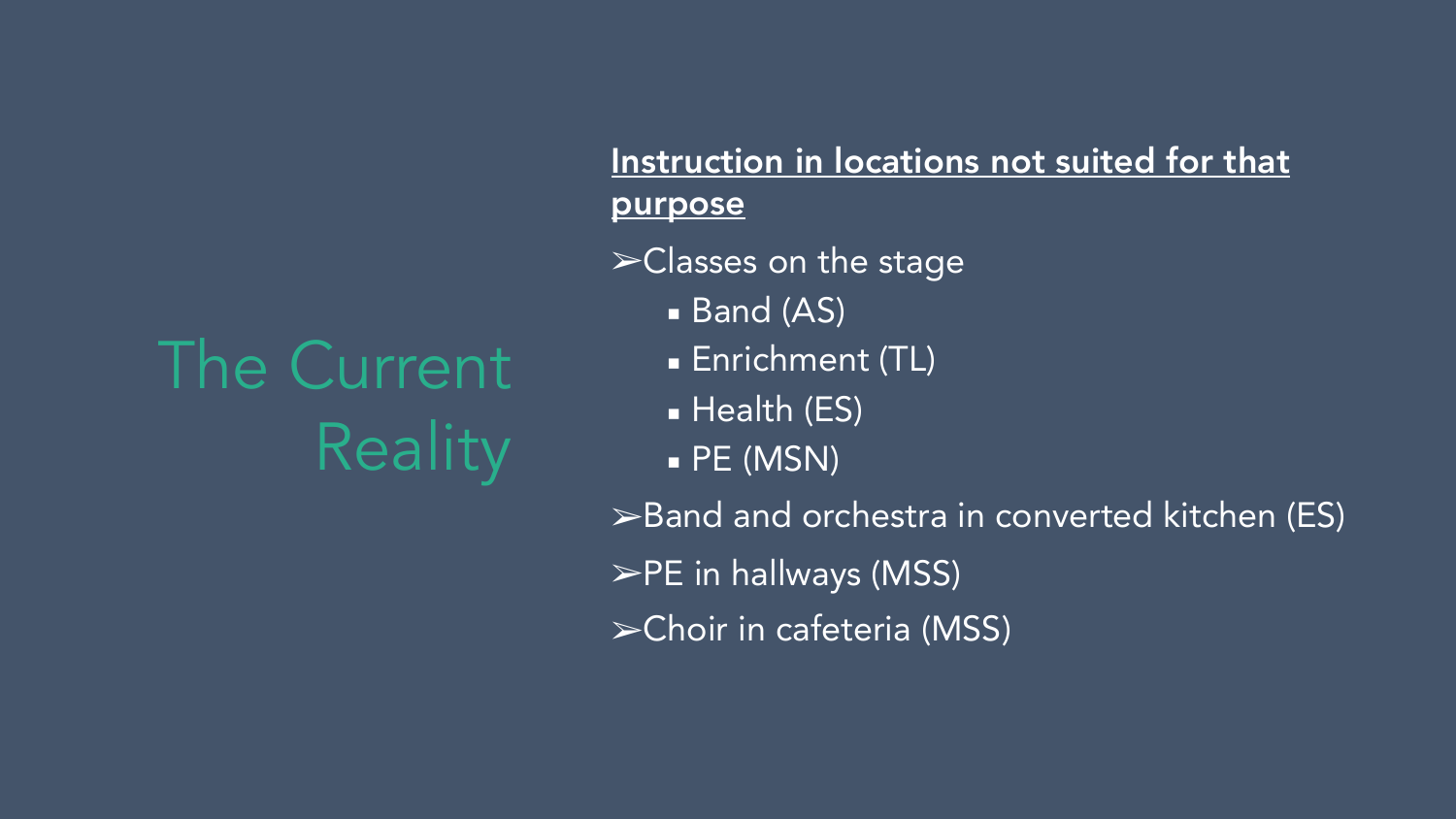### The Current **Reality**

Instruction in locations not suited for that purpose (continued)

- ➢Art on a cart (TL/DL)
- ➢Health on a cart (EN)
- ➢ELL classes in library, computer lab (AS)

➢Special Ed and ELL held in offices or small rooms (ES, EN, TL/DL)

#### Instruction in limited, overcrowded areas

- ➢Choir held in room too small to accommodate all students (MSN)
- $\blacktriangleright$ PE with multiple teachers using limited space at the same time
	- 5 teachers sharing 3 spaces (ES)
	- **Example 2 Classes doubled up, two classes in one space (EN)**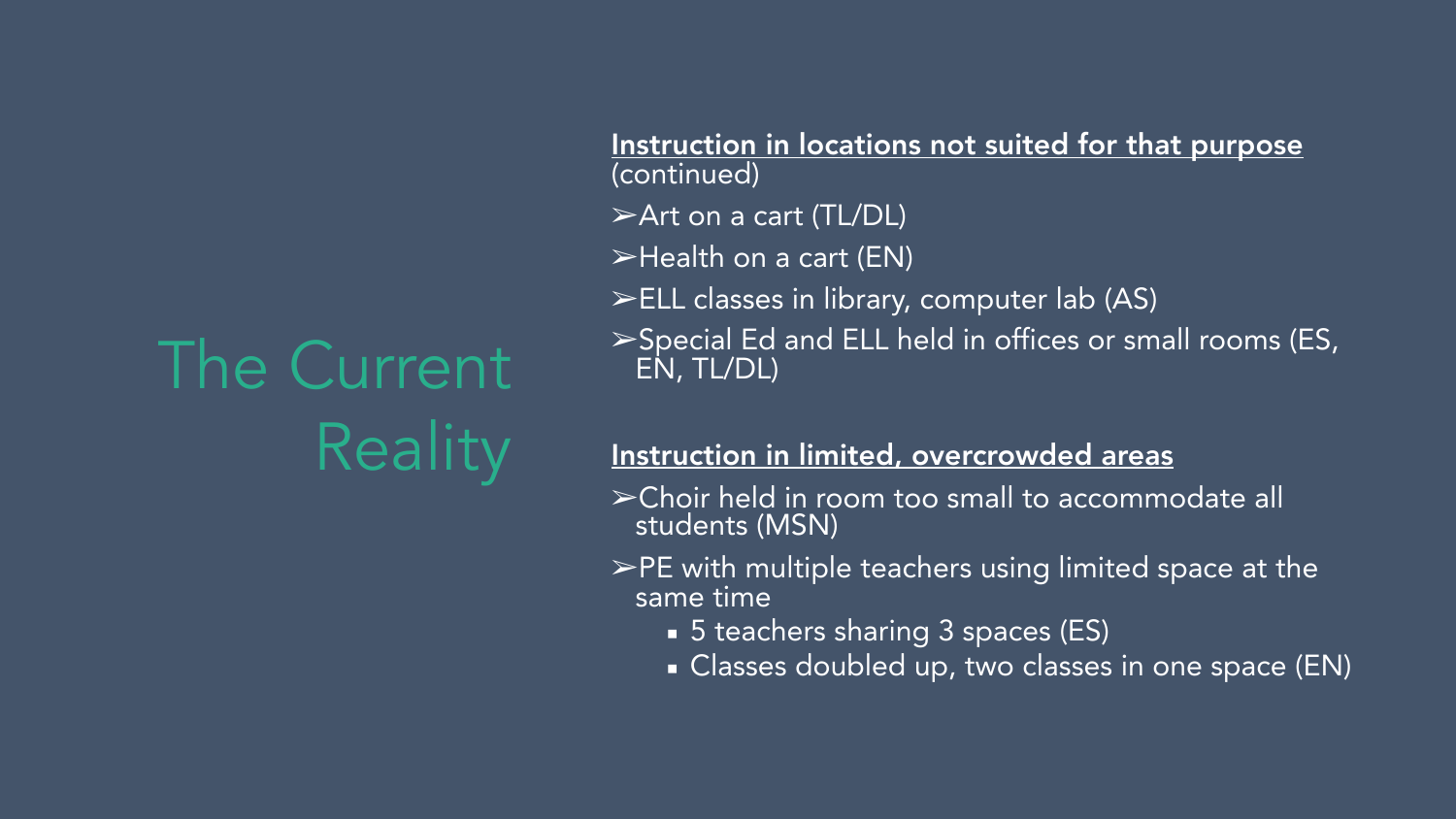### The Current **Reality**

#### Instruction in limited, overcrowded areas (continued)

- ➢Music with multiple teachers sharing limited space (TL/DL)
- ➢Combined gym and cafeteria too small for all school assemblies and parent meetings (EN)

#### Mobile classroom

➢One used for music class and ELL offices (EN)

#### Increased class size due to space limitations

- $\blacktriangleright$ PE classes at 30+ (MSN, MSS)
- ➢Regular classes at 30+ in some core subjects (MSN, MSS)
- ➢Advanced classes at 35+ (MSN, MSS)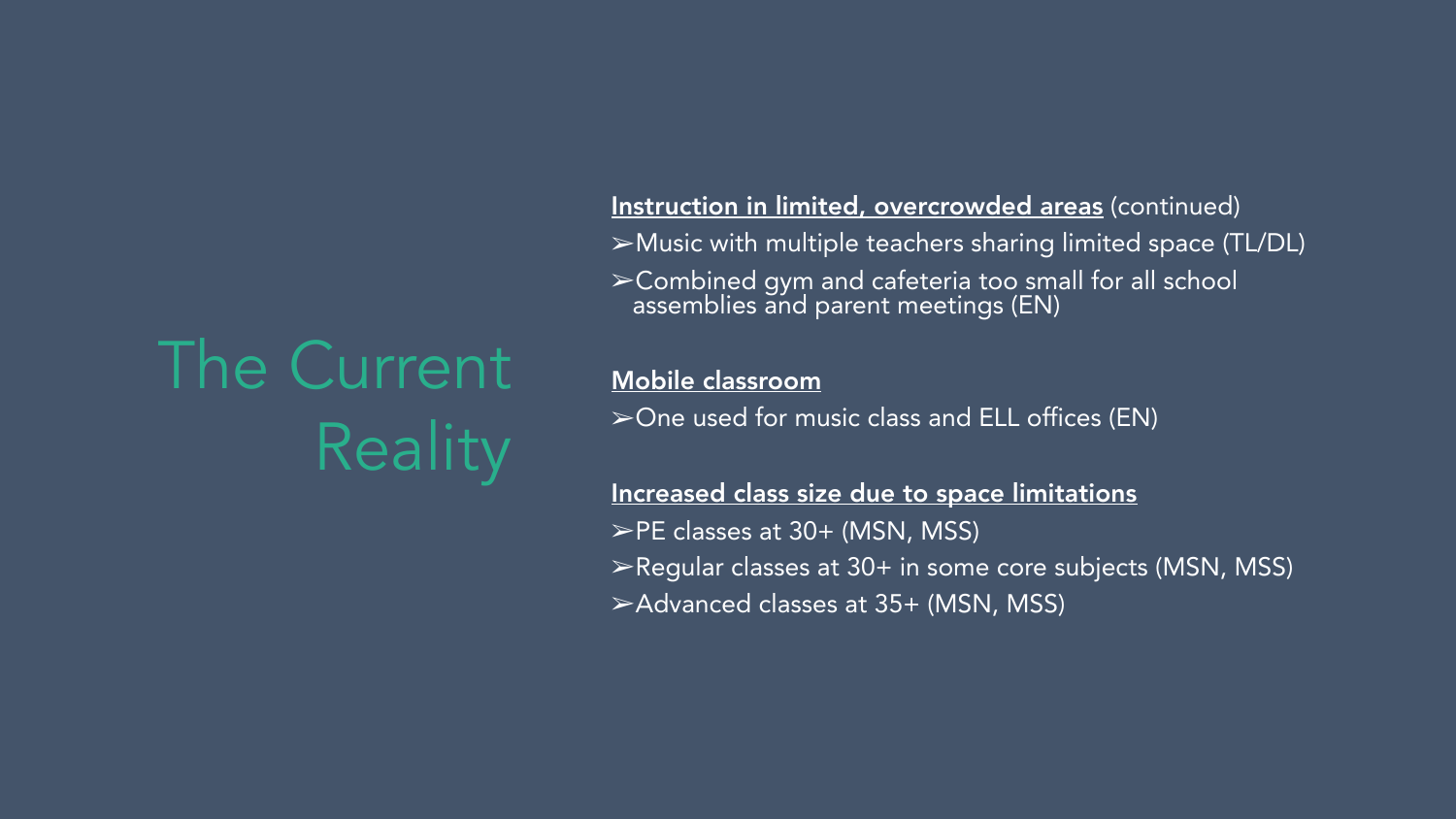## Decisions to Consider

➢The status quo is based on no additional enrollment in the coming years. If this occurs, is the status quo acceptable and sustainable?

 $\triangleright$ If the status quo is not acceptable and sustainable, what options are there to consider?

 $\blacktriangleright$ If enrollment continues to increase as expected, what options are there to consider?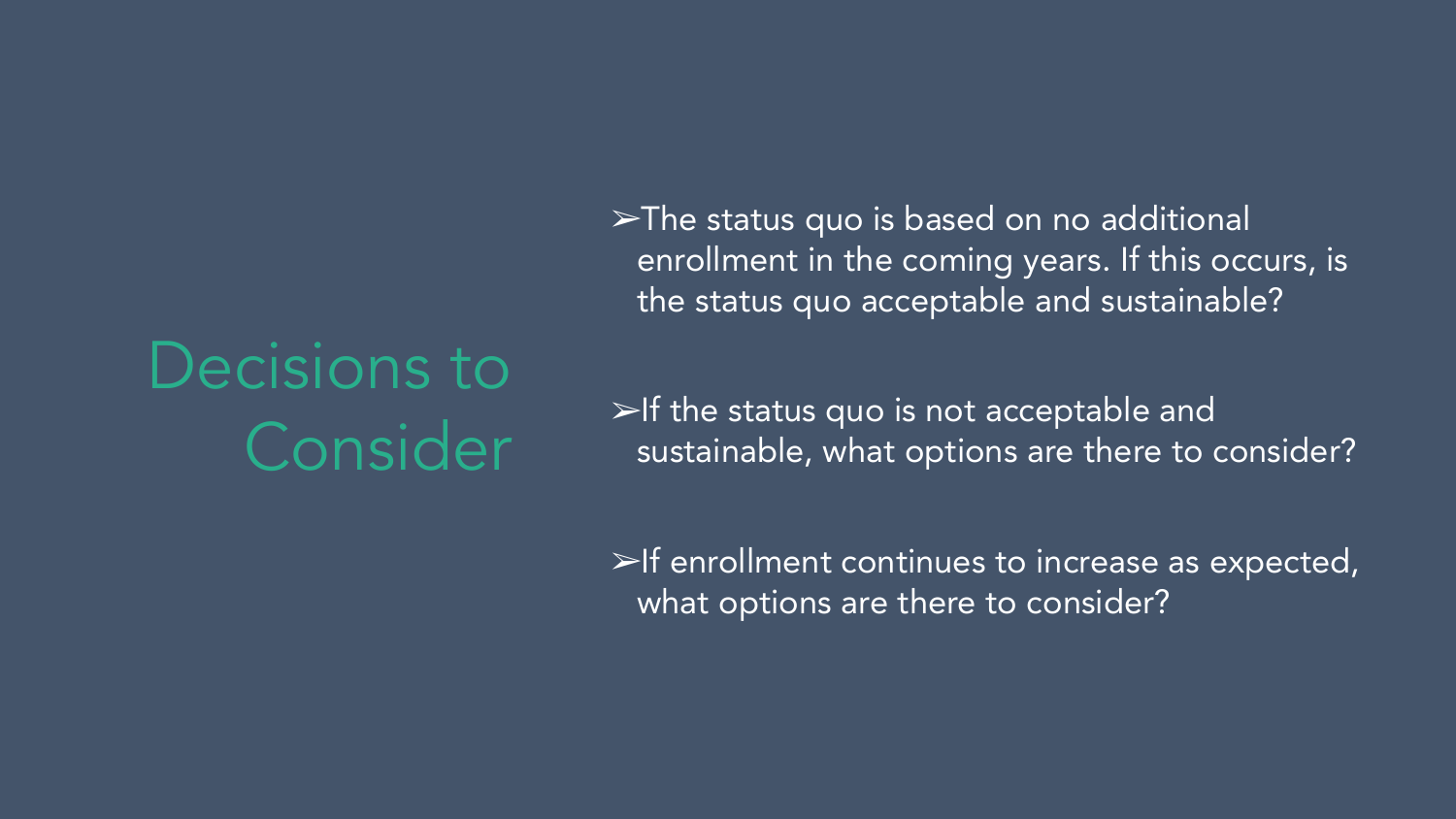Options to *Consider* to Address Space **Constraints** (alone or in combinations)

➢Add more mobile classrooms

- **.** Up to 20.5 are needed to address all identified issues in next 3 years
- **Cost is \$142,000 per unit for installation, then** \$13,800 per year to maintain

■ Pro

- ✓Easiest, most efficient solution to implement ✓Maintains class sizes
- ✓Maintains all programs with modified curriculum

 $\blacksquare$  Con

✓Cost would exacerbate the deficit ✓Unsightly and opposed by Village ✓Designed and expected to be temporary ✓Challenges with safety, security and bathroom access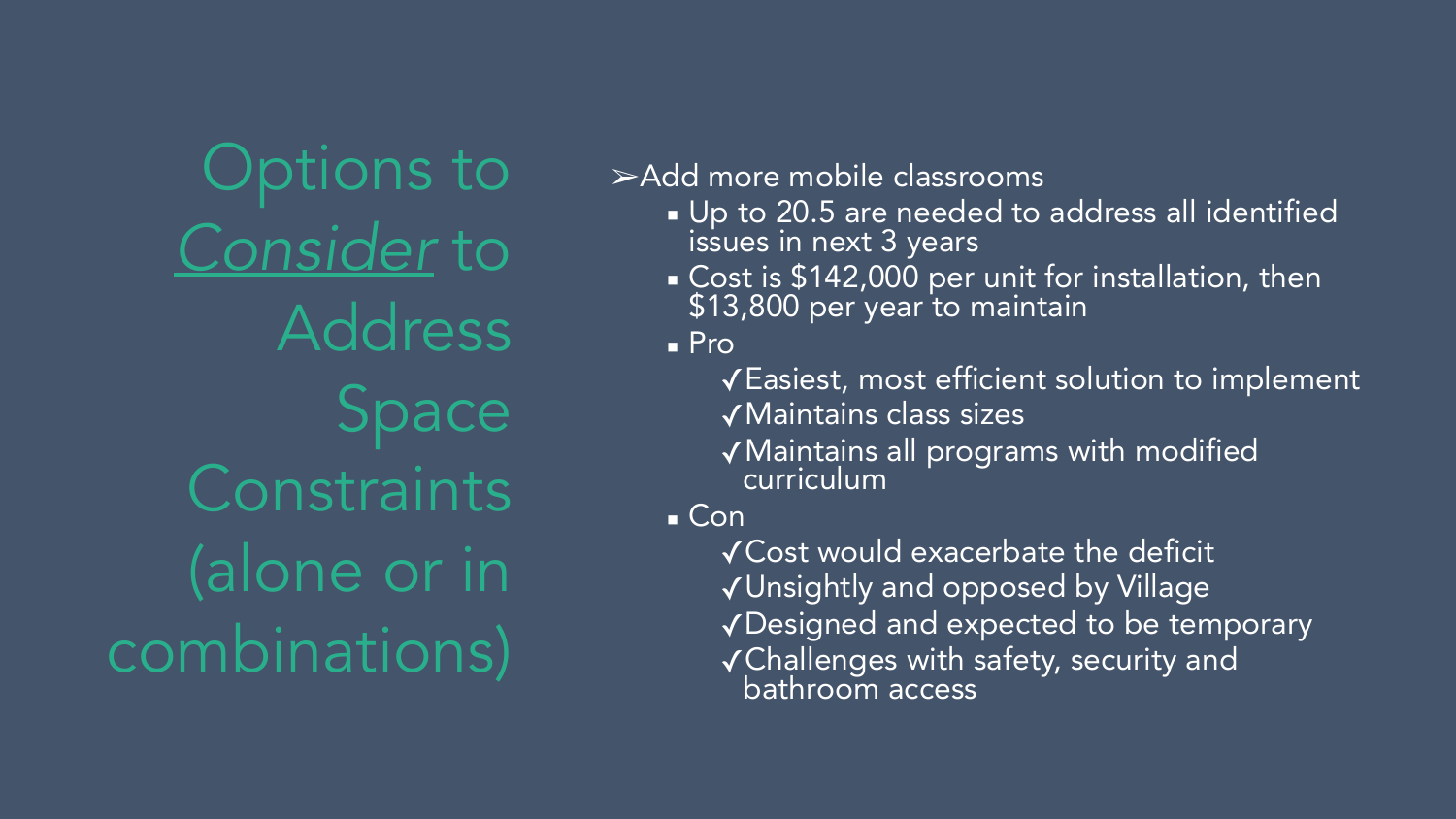### Options to *Consider* to Address Space Constraints (alone or in combinations)

| <b>Grade</b><br><b>Level</b> | <b>Raise</b><br><b>Class Size</b><br>To: | Number of<br><b>Classroom</b><br>S<br><b>Freed Up</b> | <b>Raise</b><br><b>Class Size</b><br>$\overline{\text{To}}$ : | <b>Number of</b><br>Classroom<br>S<br><b>Freed Up</b> |
|------------------------------|------------------------------------------|-------------------------------------------------------|---------------------------------------------------------------|-------------------------------------------------------|
| $K-3$                        | 28                                       | 6                                                     | 30                                                            | 11                                                    |
| $4 - 5$                      | 30                                       | 1                                                     | 30                                                            |                                                       |
| $6 - 8$                      | 30                                       | 6                                                     | 30                                                            | 6                                                     |

#### ➢Raise class sizes to free up classrooms ■ Pro

- ✓Least costly option to implement ✓Would also alleviate budget deficit
- Con
	- ✓Still does not solve all space needs (gyms, cafeterias, special classrooms, etc.)
	- ✓Negative impact on student achievement, staff morale, and parent satisfaction
	- ✓Many staff members would lose their jobs